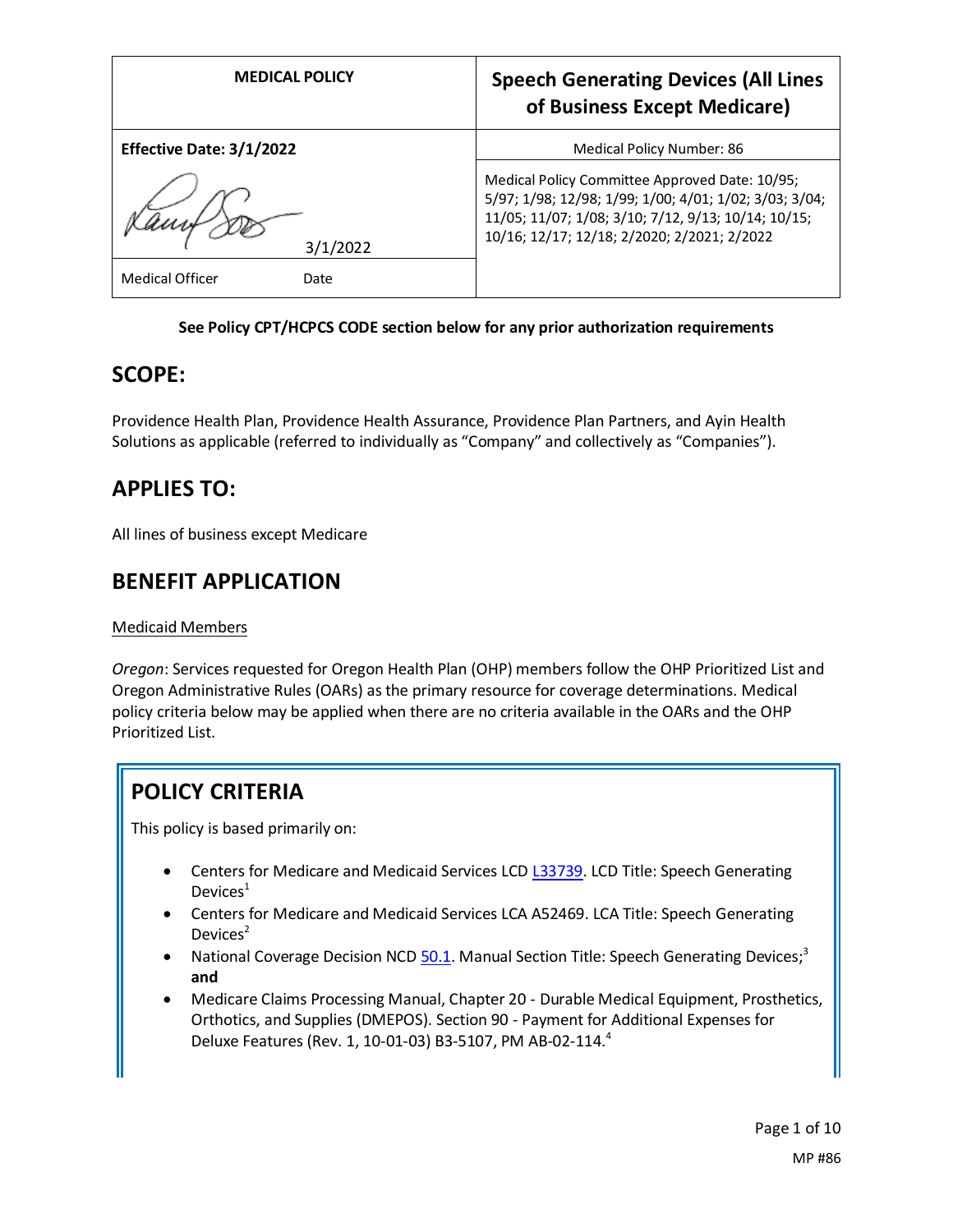**Note**: Reimbursement for a Speech Generating Device (SGD) must be consistent with what is reasonable and medically necessary to serve the intended purpose. Therefore, payment for an SGD does not include "deluxe" or additional features beyond the function of speech generation and are the least costly alternative.

- **Devices**
	- I. A non-tablet speech generating device (SGD) (E2500 E2511), may be considered **medically necessary and covered** when all of the following criteria are met (for definition of SGD, see [Policy Guidelines\)](#page-2-0):
		- A. Prior to the delivery of the SGD, the member has had a formal evaluation of their cognitive and communication abilities by a speech-language pathologist (SLP). The formal, written evaluation must include, at a minimum, the following elements:
			- 1. Current communication impairment, including the type, severity, language skills, cognitive ability, and anticipated course of the impairment;
			- 2. An assessment of whether the individual's daily communication needs could be met using other natural modes of communication;
			- 3. A description of the functional communication goals expected to be achieved and treatment options;
			- 4. Rationale for selection of a specific device and any accessories;
			- 5. Demonstration that the patient possesses a treatment plan that includes a training schedule for the selected device;
			- 6. The cognitive and physical abilities to effectively use the selected device and any accessories to communicate;
			- 7. For a subsequent upgrade to a previously issued SGD, information regarding the functional benefit to the patient of the upgrade compared to the initially provided SGD; **and**
		- B. The member's medical condition is one resulting in a severe expressive speech impairment; **and**
		- C. The member's speaking needs cannot be met using natural communication methods; **and**
		- D. Other forms of treatment have been considered and ruled out; **and**
		- E. The member's speech impairment will benefit from the device ordered; **and**
		- F. A copy of the SLP's written evaluation and recommendation have been forwarded to the member's treating physician prior to ordering the device; **and**
		- G. The SLP performing the member evaluation may not be an employee of or have a financial relationship with the supplier of the SGD.
	- II. If criterion I is not met, the SGD is considered **not medically necessary and not covered.**
	- III. A tablet (e.g., iPad) and associated software (E2510 and E2511), when limited to use by a member with a severe speech impairment and is primarily used for the purpose of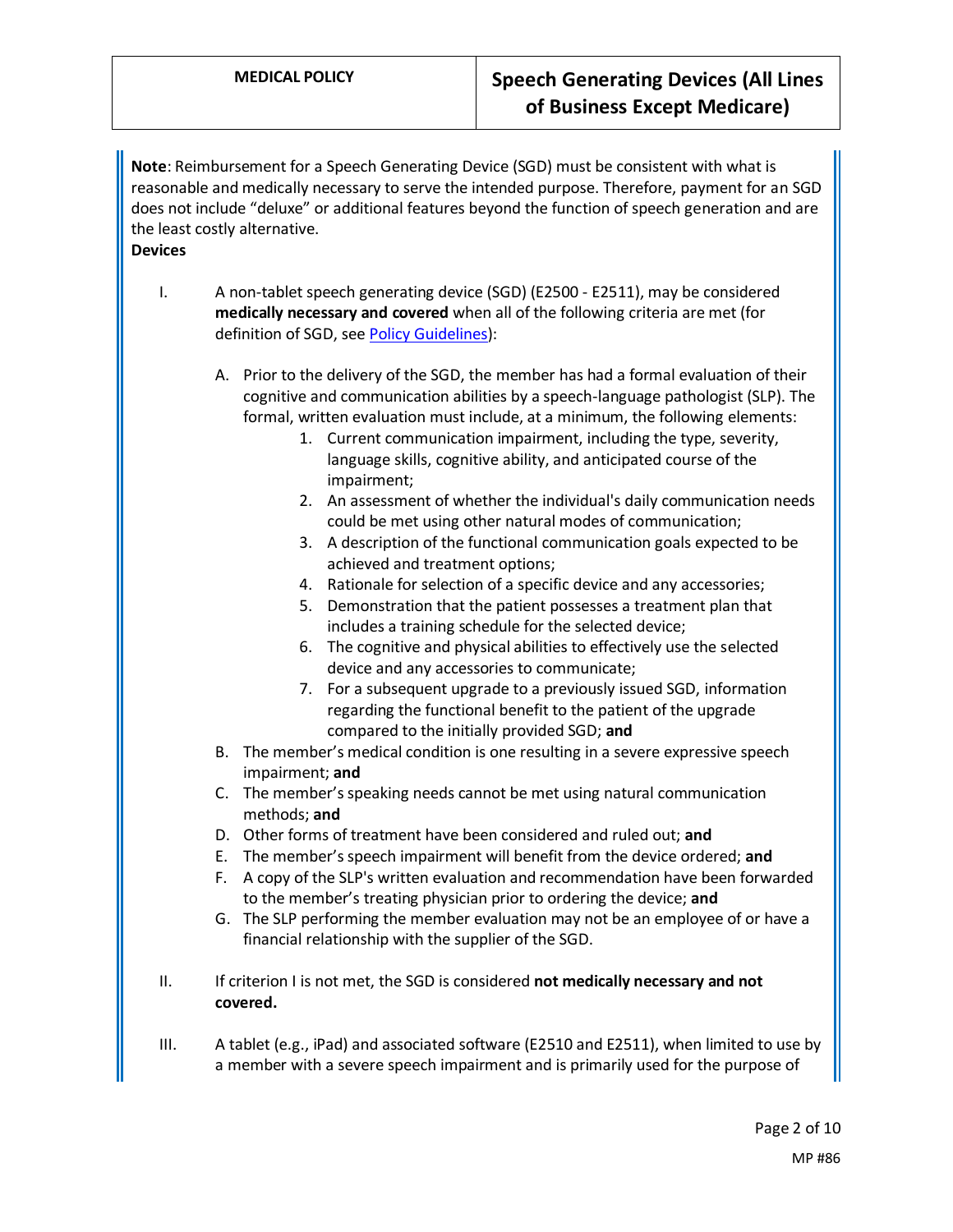generating speech, may be considered **medically necessary and covered** when the above criterion I is met.

IV. The capability to download updates to the covered features of the device from the manufacturer or supplier of the device may be considered **medically necessary and covered**.

#### **Accessories**

- V. Accessories to SGDs that do not meet the general requirements for the base SGD in criteria I-IV are considered **not medically necessary and not covered.**
- VI. Alternative input devices may be considered **medically necessary and covered** when a member is unable to use standard input devices.
- VII. Alternative input devices for members who are able to use standard input devices is considered **not medically necessary and not covered**.
- VIII. Eye tracking and gaze interaction accessories for speech generating devices may be considered **medically necessary and covered** when furnished to individuals with a demonstrated medical need for such accessories.

#### **Non-Covered Indications**

- IX. Internet or phone services or any modification to a member's home to allow use of the speech generating device is considered **not medically necessary and not covered**.
- X. Specific features of a speech generating device that are not used by the member who has a severe speech impairment to meet his or her functional speaking needs considered **not medically necessary and not covered**. (Se[e Policy Guidelines](#page-3-0) for examples)

## **POLICY GUIDELINES**

Speech generation is defined as audible generation of words or phrases and in addition, may include:

- 1. Communication via written text (i.e., email or text (SMS) messaging); **or**,
- 2. Communication via phone messaging.

<span id="page-2-0"></span>Speech generating devices are defined as durable medical equipment that provides an individual who has severe speech impairment with the ability to meet his or her functional, speaking needs. Speech generating devices are speech aids consisting of devices or software that generate speech (as defined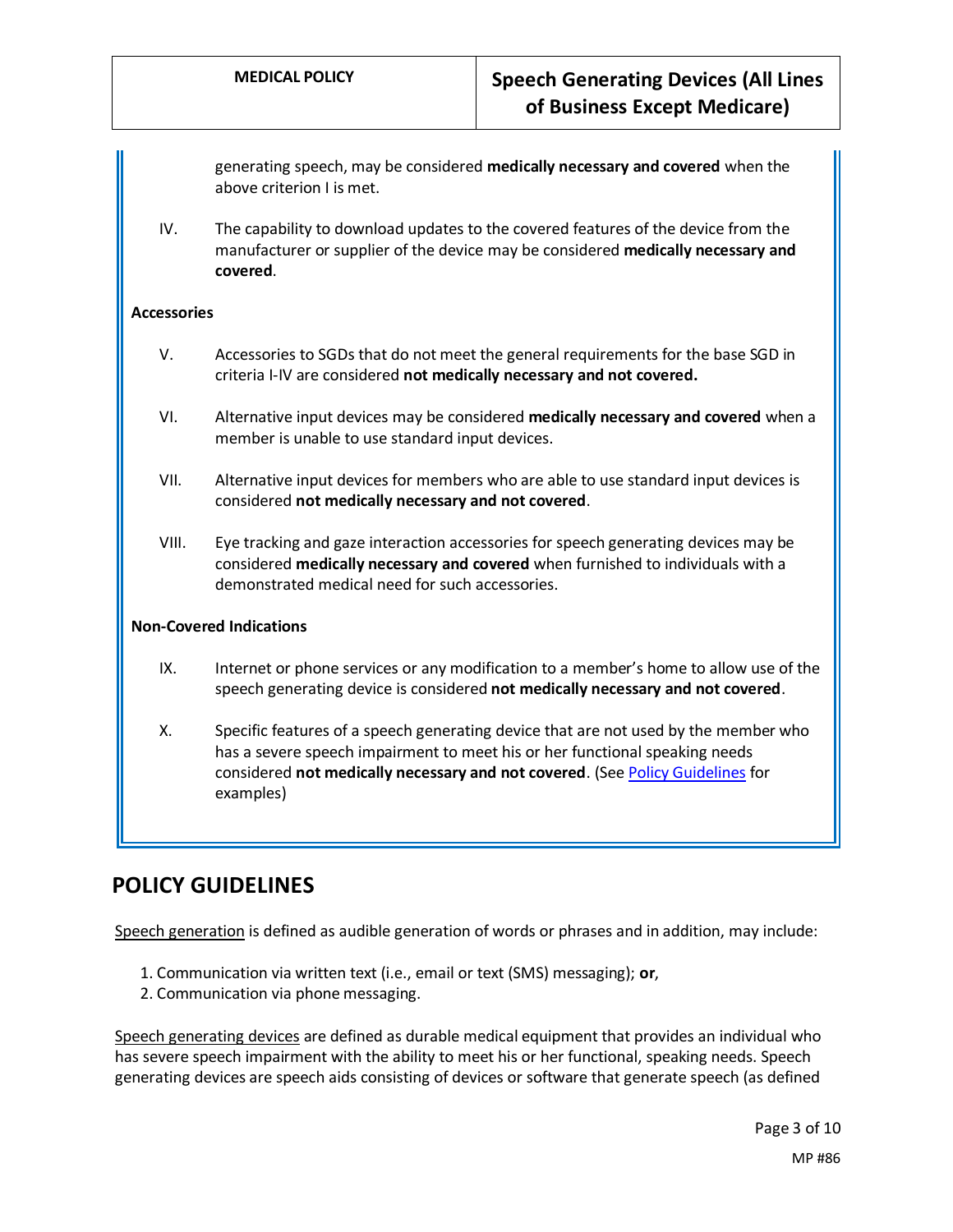above) and are used solely by the individual who has severe speech impairment. The speech is generated using one of the following methods:

- Digitized audible/verbal speech output, using prerecorded messages;
- Synthesized audible/verbal speech output which requires message formulation by spelling and device access by physical contact with the device-direct selection techniques;
- Synthesized audible/verbal speech output which permits multiple methods of message formulation and multiple methods of device access; **or**
- Software that allows a computer or other electronic device to generate speech.
- Other covered features of the device include the capability to generate email, text, or phone messages to allow the patient to "speak" or communicate remotely, as well as the capability to download updates to the covered features of the device from the manufacturer or supplier of the device.
- If a speech generating device is limited to use by a patient with a severe speech impairment and is primarily used for the purpose of generating speech, it is not necessary for the device to be dedicated only to audible/verbal speech output to be considered DME. Computers are generally not considered DME because they are useful in the absence of an illness or injury.

<span id="page-3-0"></span>Examples of specific features of a SPG that are not used by the member include any computing hardware or software not necessary to allow for generation of audible/verbal speech, email, text or phone messages, such as hardware or software used to create documents and spreadsheets or play games or music, and any other function a computer can perform that is not directly related to meeting the functional speaking communication needs of the patient, including video communications or conferencing. These features of a speech generating device do not fall within the scope of § 1861(n) of the Social Security Act and the cost of these features are the responsibility of the patient.

#### NON-MEDICAL NECESSITY COVERAGE AND PAYMENT RULES

Speech generating devices are covered under the Durable Medical Equipment benefit (Social Security Act §1861(s)(6)). In order for a member's equipment to be eligible for reimbursement, the reasonable and necessary (R&N) requirements set out in the Policy Criteria above must be met. In addition, there are specific statutory payment policy requirements, discussed below, that also must be met.

To meet the DME benefit category requirements, the speech generating device must meet all of the following requirements:

- I. Can withstand repeated use; and,
- II. Has an expected life of at least 3 years; and,
- III. Is appropriate for use in the home; and,
- IV. Be limited to use by a patient with a severe speech impairment; and,
- V. Be primarily used for the purpose of generating speech, as defined above.

Desktops, laptops and smartphones are not considered DME, even though they may serve a medical purpose. Medicare will reimburse for speech generating software only (HCPCS code E2511) when installed on a general computing device.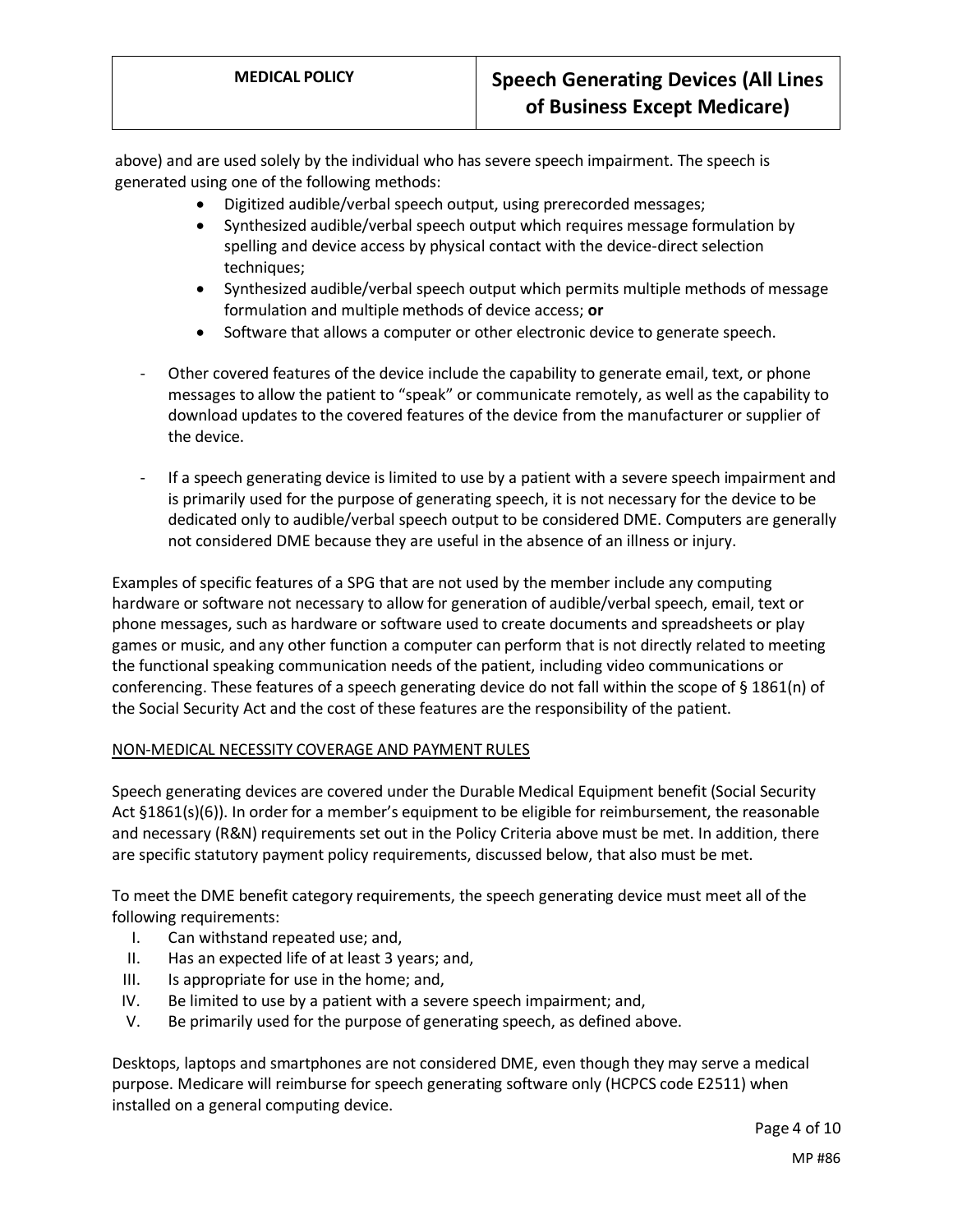#### Nationally Non-Covered Indications

The following features of a speech generating device are non-covered because they do not fall within the scope of the durable medical equipment benefit:

- Specific features of a speech generating device that are not used by the individual who has a severe speech impairment to meet his or her functional speaking needs.
- Video communications or conferencing.
- Any computing hardware or software not necessary to allow for generation of speech, email, text or phone messages. Examples include, but are not limited to:
	- o Hardware or software used to create documents and spreadsheets; or,
	- o Hardware or software used to play games or music.

Internet service provider (ISP), phone service subscriptions or any modification to a patient's home to allow use of the speech generating device are non-covered.

A carrying case (including shoulder strap or carrying handle, any type) (E2599) is a convenience item and is denied as non-covered.

Accessories used with non-covered devices will be denied as non-covered.

Upgrades to speech generating devices and/or software programs that are provided within the 5 year useful lifetime of the device will be denied as statutorily non-covered.

## Payment for Additional Expenses for Deluxe Features<sup>4</sup>

The payment amount for a given service or item, whether rented or purchased, must be consistent with what is reasonable and medically necessary to serve the intended purpose. Additional expenses for "deluxe" features, or items that are rented or purchased for aesthetic reasons or added convenience, do not meet the reasonableness test. Thus, where a service or item is medically necessary and covered under the Medicare program, and the patient wishes to obtain such deluxe features, the payment is based upon the payment amount for the kind of service or item normally used to meet the intended purpose (i.e., the standard item.) Usually this is the least costly item.

## **BILLING GUIDELINES**

Codes E2500 - E2511 perform the same essential function - speech generation. Therefore, claims for more than one non-tablet SGD is considered **not reasonable and necessary**.

Codes E2500, E2502, 22504, E2506, E2508, E2510-E2512 are limited to one every three years.

## CODING GUIDELINES

Code A4601 describes any lithium-ion rechargeable battery used with an SGD or related accessory.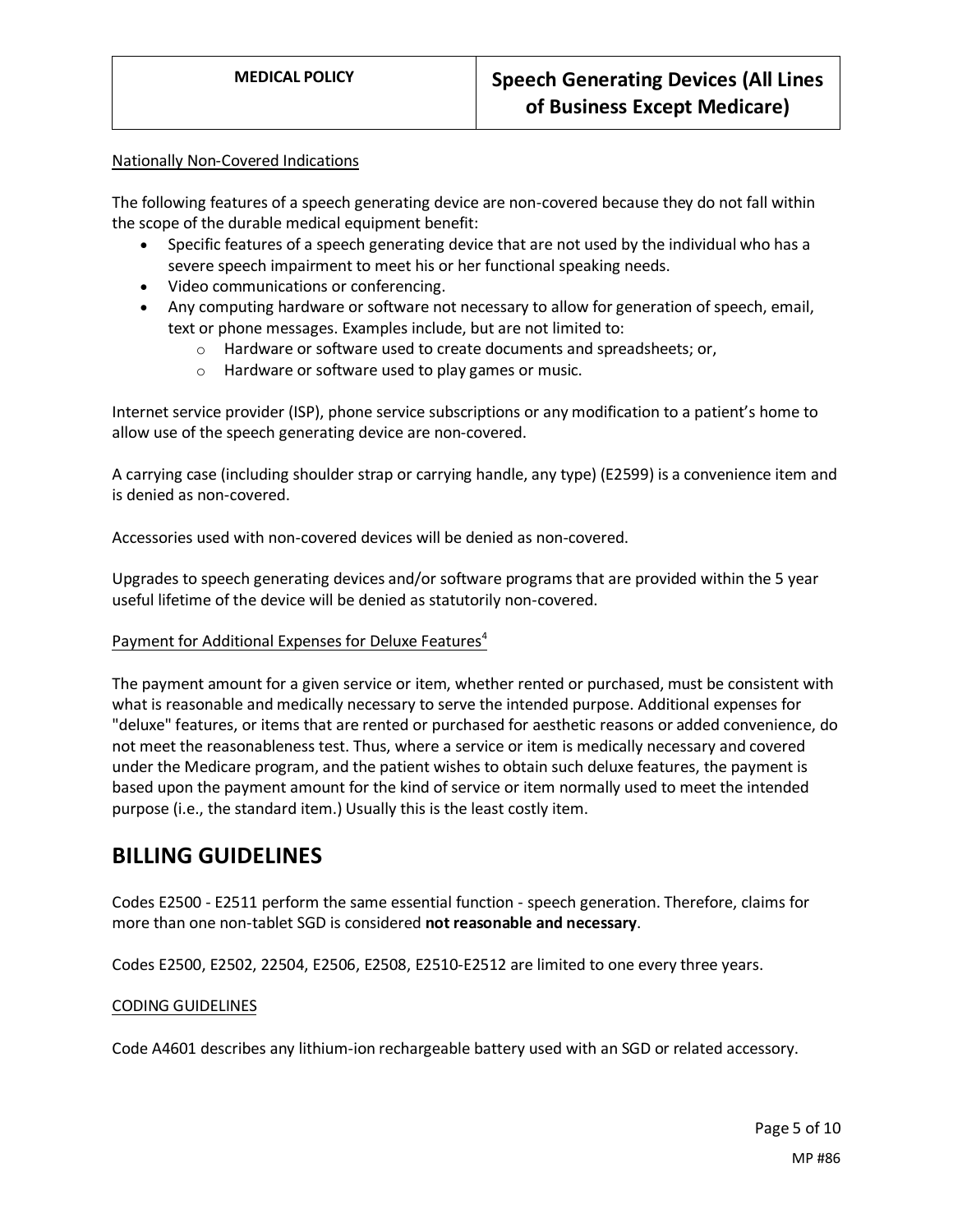Digitized speech (E2500, E2502 - E2506), sometimes referred to as devices with "whole message" speech output, utilize words or phrases that have been recorded by an individual other than the SGD user for playback upon command of the SGD user.

Synthesized speech (E2508, E2510), unlike the pre-recorded messages of digitized speech, is a technology that translates a user's input into device-generated speech. Users of synthesized speech SGDs are not limited to pre-recorded messages but rather can independently create messages as their communication needs dictate.

E2508 devices require that the user make physical contact with a keyboard, touch screen or other display containing letters.

E2510 devices permit the user multiple methods of message formulation and multiple methods of device access. Multiple methods of message formulation must include the capability for message selection by two or more of the following methods: letters, words, pictures or symbols. Multiple methods of access must include the capability to access the device by two or more of the following: direct physical contact with a keyboard or touch screen, indirect selection techniques with a specialized access device such as a joystick, head mouse, optical head pointer, switch, light pointer, infrared pointer, scanning device, or Morse Code.

Devices that have the capability to generate both digitized and synthesized speech are coded as E2508 or E2510, depending on the method of synthesized speech formulation and device access.

Non-tablet SGDs only: Codes E2500, E2502-E2506, E2508 and E2510 include all applicable speech generating software programs (whether they are on the device when shipped by the manufacturer or added by the supplier prior to delivery), batteries, battery chargers and AC adapters. These items may not be billed separately. There is also no separate payment if a nonintegrated keyboard is provided with an SGD.

To be coded as E2510, a desktop, smartphone or laptop computer must only be capable of speech generation, as defined above. A desktop, smartphone or laptop computers with additional non-covered features (see Non-Medical Necessity Coverage and Payment Rules above) included at the time of initial issue must be coded A9270.

Tablet SGDs (e.g. iPads): These devices must be billed with E2510. If the tablet SGD does not include all applicable speech generating software programs, then E2511 may be billed. Batteries, battery chargers and AC adapters may not be billed separately. There is also no separate payment if a nonintegrated keyboard is provided with a tablet SGD.

Code E2511 is used to code for speech generating software programs that enable a laptop computer, desktop computer, tablet, smartphone or other hand-held general computing device to generate speech. The allowance for code E2511 includes the speech generating software program only. Installation of the program or technical support must not be billed separately.

Code E2511 is used to code for speech generating software programs that enable a laptop computer, desktop computer, tablet, smartphone or other hand-held general computing device to generate speech. The allowance for code E2511 includes the speech generating software program only.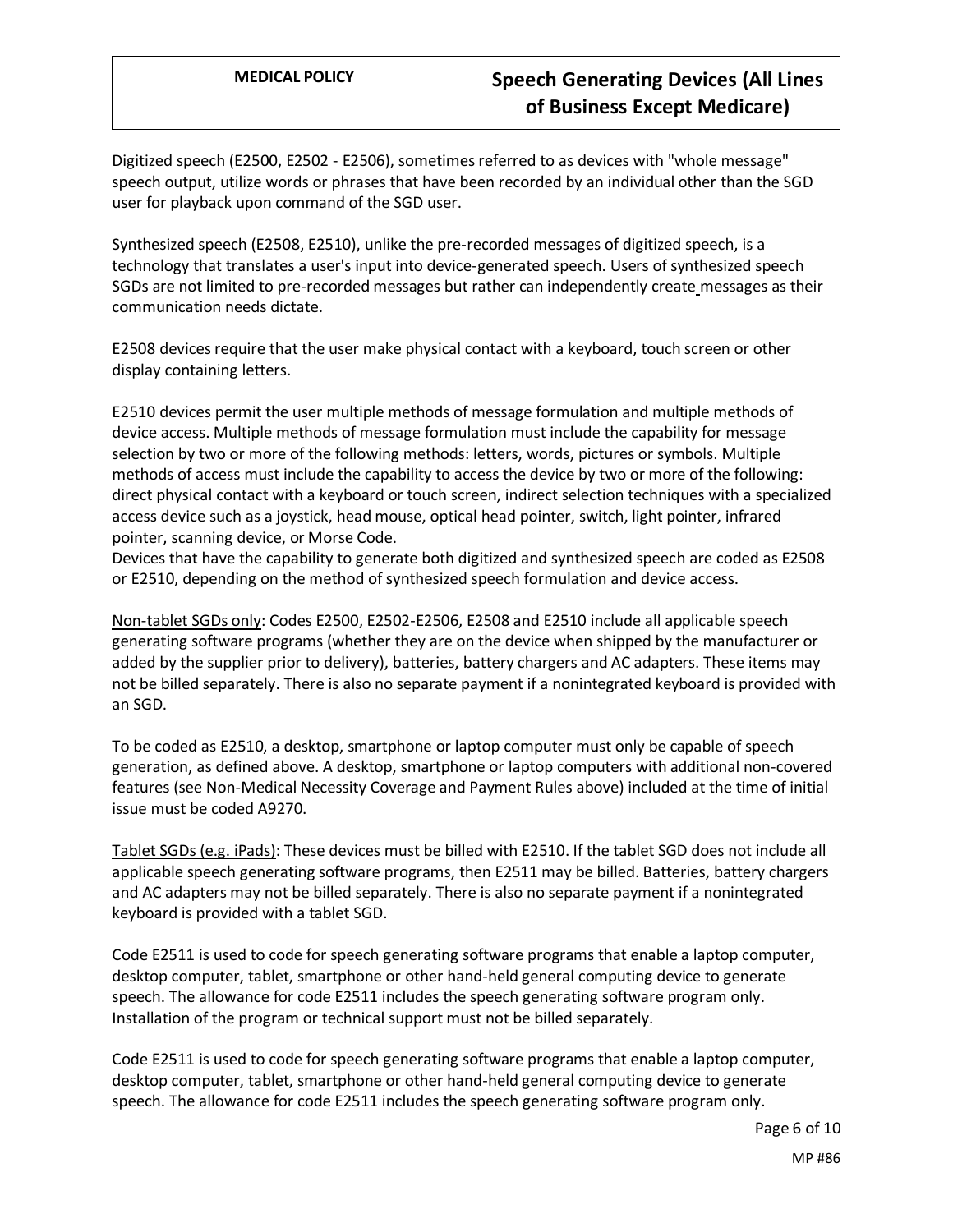Installation of the program or technical support must not be billed separately. Code E2511 must not be used to code for software programs that are installed at the time of delivery of an SGD (codes E2500, E2502-E2506, E2508 or E2510).

Code E2511 must not be used to code for software programs installed at the time of the initial provision of an SGD accessory or alternative access device. Software for the accessory or alternative access device is included in the reimbursement for the accessory or alternative access device. Claims for code E2511 billed with an accessory or alternative access device will be denied as unbundling.

E2511 is used for upgrade programs for SGDs (codes E2500, E2502-E2506, E2508 or E2510) or when code E2511 is used to bill for software only when installed on a general computing device. Replacement or upgrade of speech generating software loaded onto a covered speech generating device is not covered unless the replacement software is necessary due to a change in the patient's condition, or in cases where the software has been lost, stolen, irreparably damaged, or has been in continuous use for the reasonable useful lifetime of 5 years.

Mounting systems and stands (E2512) are accessories that are needed to place the SGD, switches or other access devices within the reach of the patient. For systems with multiple components, bill system on a single claim line with one (1) unit of service. There is no separate billing for any software, interfaces, cables, adapters, interconnects or switches necessary for the access device to interface with the SGD. Those components are included in the reimbursement for the access device itself.

A protective case or cover, any type (E2599) is not separately payable as they are required to make the SGD durable under the definition of DME. Claims for protective cases or covers when billed with a covered SGD will be denied as unbundled.

Code E2599 is used for other separately payable accessories for speech generating devices. Examples include:

- Ocular tracking device, any type, describes an SGD accessory used with an SGD or SGD software to allow a speech-impaired person to use his or her eyes to communicate. Ocular tracking devices track the user's eye movement and determine where on screen their gaze is targeted.
- Head control mouse, any type, describes an SGD accessory that monitors head movement and translates those movements into actions by the pointer on the SGD screen.
- Alternative input device, any type, describes any accessory other than an ocular tracking device or head control mouse, not integrated into the SGD hardware, used to control the actions of an SGD. Examples of alternative input devices include (not all-inclusive): specialty keyboards, joysticks, trackballs, trackpads, buddy buttons, jelly beans, beamers, roller balls, round pads, pal pads.
- Protective key guard, any type describes an overlay for a keyboard, alternative input device or SGD screen that assists the patient in preventing inadvertent selection of a button, icon or other input.
- Protective case or cover, any type describes any protective case or cover used to enclose the SGD to prevent the ingress of liquids, dirt, dust, etc.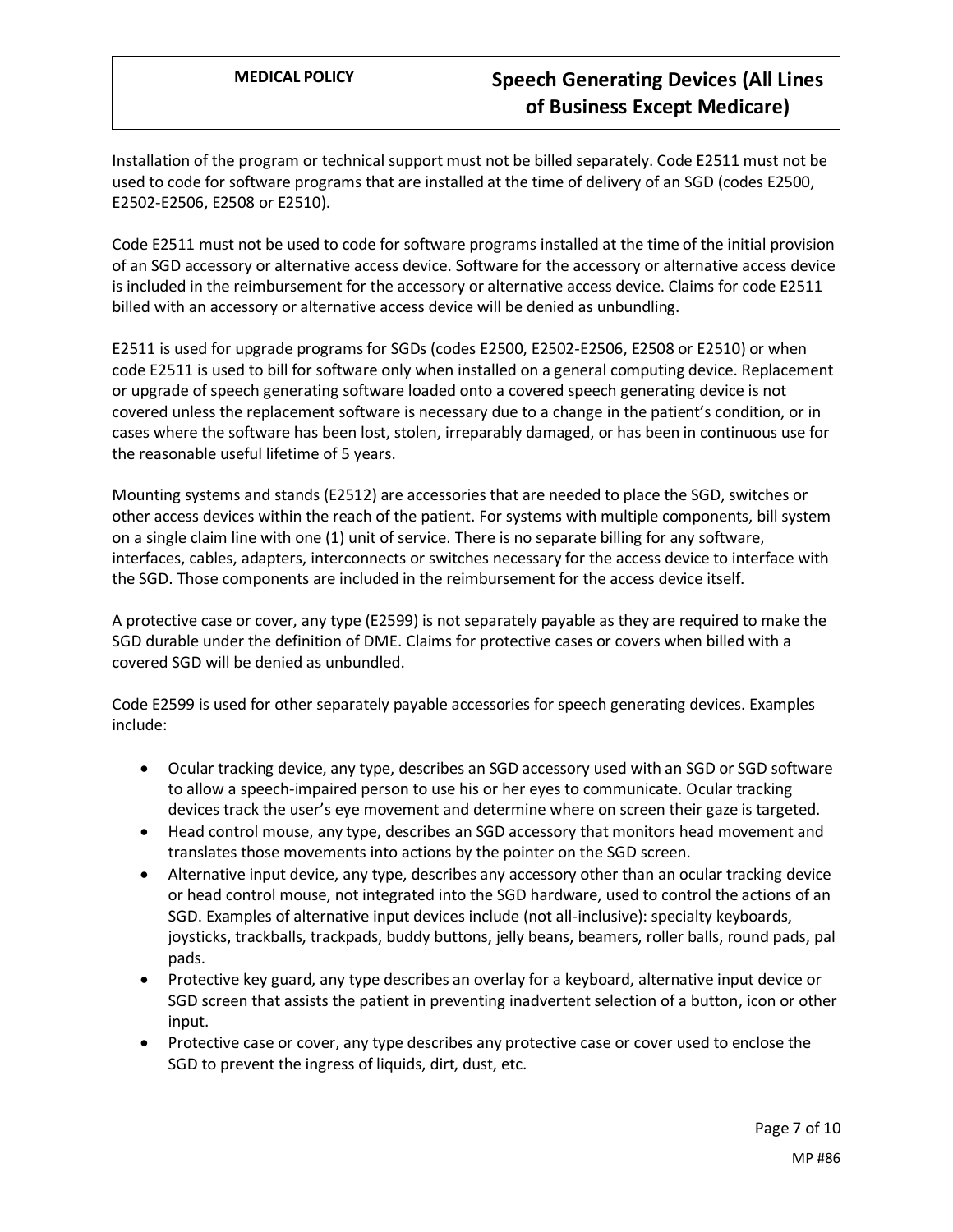- Carrying case includes shoulder strap or carrying handle, any type describes any soft-sided or hard-sided carrying container for the SGD and any related accessories (See Non-Medical Necessity Coverage and Payment Rules for more information).
- Electronic components that allow the SGD to be operated by the drive control interface of a power wheelchair. Suppliers should contact the Pricing, Data Analysis and Coding (PDAC) Contractor for guidance on the correct coding of these items.

## **POLICY SPECIFIC DOCUMENTATION REQUIREMENTS**

The medical necessity requirements for each accessory (E2599) for E2500 - E2510 must be clearly documented in the formal evaluation by the speech-language pathologist (SLP). For alternative input devices, there must be information in the SLP evaluation about why standard input access devices are unable to be used.

When codes E2511 - E2599 are billed, the claim must include all of the following information:

- Description of the item or service
- Manufacturer name
- Product name and number

If billing a multicomponent mounting system, list each component's manufacturer and product name and number.

| <b>All Lines of Business Except Medicare</b> |                                                                                                                                                         |
|----------------------------------------------|---------------------------------------------------------------------------------------------------------------------------------------------------------|
| No Prior Authorization Required              |                                                                                                                                                         |
| E2500                                        | Speech generating device, digitized speech, using pre-recorded messages, less than or<br>equal to 8 minutes recording time                              |
| E2502                                        | Speech generating device, digitized speech, using pre-recorded messages, greater than 8<br>minutes but less than or equal to 20 minutes recording time  |
| E2504                                        | Speech generating device, digitized speech, using pre-recorded messages, greater than<br>20 minutes but less than or equal to 40 minutes recording time |
| E2506                                        | Speech generating device, digitized speech, using pre-recorded messages, greater than<br>40 minutes recording time                                      |
| E2508                                        | Speech generating device, synthesized speech, requiring message formulation by<br>spelling and access by physical contact with the device               |
| E2510                                        | Speech generating device, synthesized speech, permitting multiple methods of message<br>formulation and multiple methods of device access               |
| E2511                                        | Speech generating software program, for personal computer or personal digital assistant                                                                 |
| E2512                                        | Accessory for speech generating device, mounting system                                                                                                 |
| <b>Not Covered</b>                           |                                                                                                                                                         |
| A9720                                        | Non-covered item or service                                                                                                                             |
| <b>Unlisted Codes</b>                        |                                                                                                                                                         |

# **CPT/HCPCS CODES**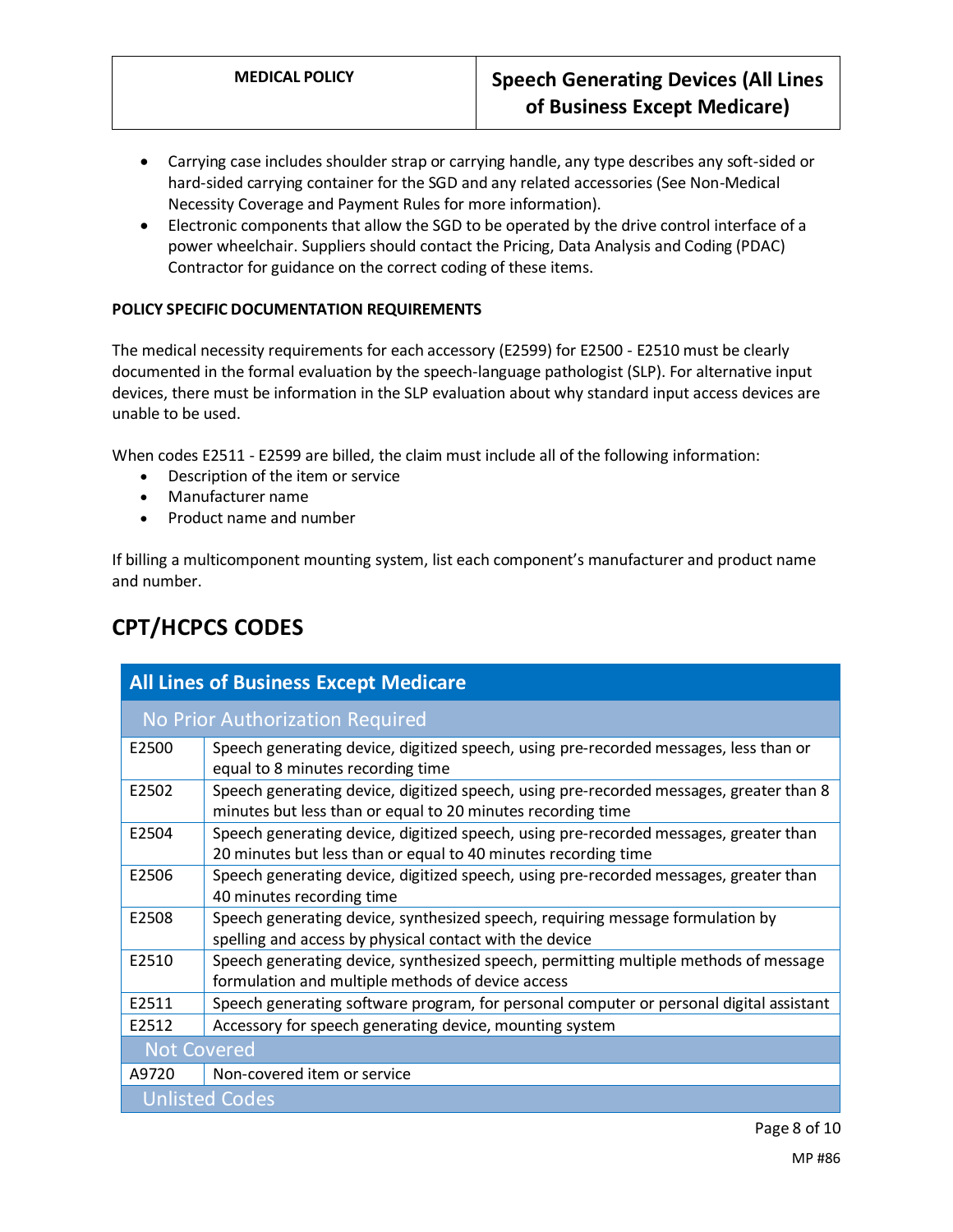All unlisted codes will be reviewed for medical necessity, correct coding, and pricing at the claim level. If an unlisted code is billed related to services addressed in this policy then **priorauthorization is required.**

E2599 Accessory for speech generating device, not otherwise classified

# **DESCRIPTION**

Augmentative and Alternative Communication (AAC) devices or communicators which are referred to as "Speech Generating Devices" (SGD) are defined as speech aids that provide an individual who has severe speech impairment with the ability to meet his functional speaking needs.

# **INSTRUCTIONS FOR USE**

Company Medical Policies serve as guidance for the administration of plan benefits. Medical policies do not constitute medical advice nor a guarantee of coverage. Company Medical Policies are reviewed annually and are based upon published, peer-reviewed scientific evidence and evidence-based clinical practice guidelines that are available as of the last policy update. The Companies reserve the right to determine the application of Medical Policies and make revisions to Medical Policies at any time. Providers will be given at least 60-days notice of policy changes that are restrictive in nature.

The scope and availability of all plan benefits are determined in accordance with the applicable coverage agreement. Any conflict or variance between the terms of the coverage agreement and Company Medical Policy will be resolved in favor of the coverage agreement.

# **REGULATORY STATUS**

## Mental Health Parity Statement

Coverage decisions are made on the basis of individualized determinations of medical necessity and the experimental or investigational character of the treatment in the individual case. In cases where medical necessity is not established by policy for specific treatment modalities, evidence not previously considered regarding the efficacy of the modality that is presented shall be given consideration to determine if the policy represents current standards of care.

## **REFERENCES**

- 1. Centers for Medicare & Medicaid Services. Local Coverage Determination (LCD): Speech Generating Devices (SGD) (L33739). Effective 1/1/2020. [https://www.cms.gov/medicare](https://www.cms.gov/medicare-coverage-database/details/lcd-details.aspx?LCDId=33739)[coverage-database/details/lcd-details.aspx?LCDId=33739.](https://www.cms.gov/medicare-coverage-database/details/lcd-details.aspx?LCDId=33739) Accessed 1/12/2022.
- 2. Centers for Medicare & Medicaid Services. Local Coverage Article: Speech Generating Devices (SGD) - Policy Article (A52469). Effective 1/1/2020[. https://www.cms.gov/medicare-coverage](https://www.cms.gov/medicare-coverage-database/details/article-details.aspx?articleId=52469)[database/details/article-details.aspx?articleId=52469.](https://www.cms.gov/medicare-coverage-database/details/article-details.aspx?articleId=52469) Accessed 1/12/2022.
- 3. Centers for Medicare & Medicaid Services. Medicare National Coverage Determinations Manual Chapter 1, Part 1 (Sections 10 – 80.12) Coverage Determinations. Effective 9/8/2021.